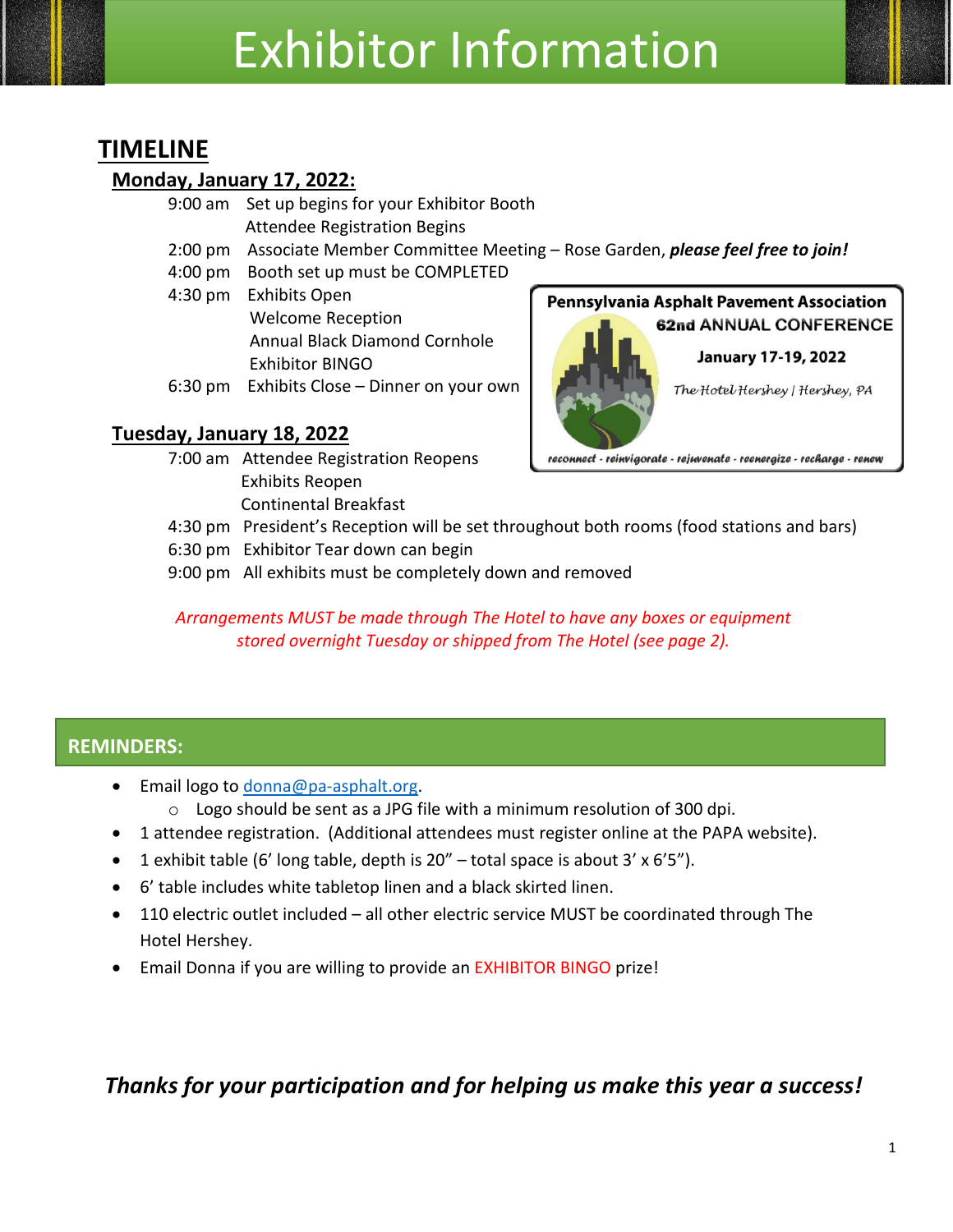

#### **From The Hotel Hershey:**

‧ **Shipping Instructions:** (Applies to UPS, FedEx, US Mail, etc.) Materials shipped to The Hotel Hershey will be accepted **no earlier than 1/14/2022.** Materials received earlier may be refused or subject to a storage fee.

**The hotel address for shipment is:**  c/o The Hotel Hershey 100 Hotel Road Hershey, PA 17033.

**The following also needs to be included in the shipment information:**  Attn: 62nd PAPA Conference Hold for (Your Company Name) Box 1 of 2/Box 2 of 2, etc. **The phone number for further assistance is 717-533-2171**.

‧ **Delivery instructions:** (Applies to Yellow Freight, Roadway, etc.) In the event you are having items delivered, materials will be accepted **no earlier than 1/14/2022.** Items delivered prior may be refused or subject to a storage fee. The Hotel Hershey requires an approximate drop-off and pick-up schedule.

‧ **Vendors will be solely responsible for pick-up arrangements.** The Hotel Hershey must be notified (prior to delivery) with the following information: the name of the carrier, the tracking number, and telephone number of the carrier. Please use the above address information (provided in the Shipping Instructions) for all deliveries.

#### ‧ **General Shipping Rules:**

All exhibit items MUST BE REMOVED from the exhibit area at 7:00 p.m. Tuesday January 18, 2022.

- Individuals must arrange for shipping items off property.
- $\checkmark$  All boxes must be secured and taped closed.
- $\checkmark$  All boxes must be labeled with shipping information on packages.
- $\checkmark$  Any materials left behind after the event will be charged a storage fee of \$25.00 per day. Items left after one week will be discarded.
- $\checkmark$  Delivery trucks must be equipped with a lift gate for pick-up and delivery.
- The Hotel Hershey requires an approximate drop-off and pick-up schedule.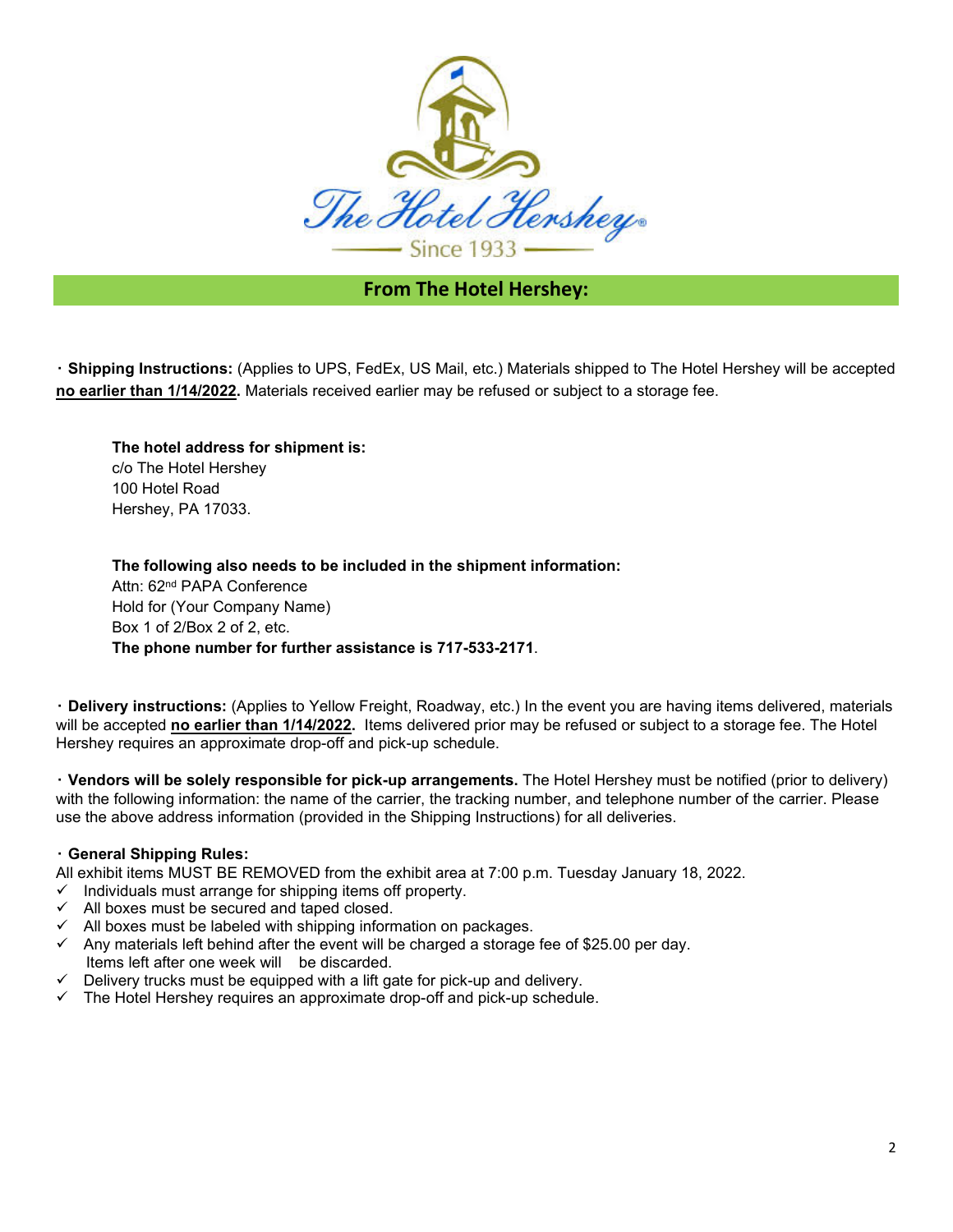

# **EXHIBITOR BINGO**

# RSVP BY 1/12/2022

Details: Each conference registrant will receive 1 bingo sheet (sample follows for your reference) and 1 prize summary sheet listing prize and contributing company. Each exhibit table will be assigned a random number and will receive sticker sheets of this number at their table to hand out. Each registrant who successfully achieves bingo will be entered into a raffle to win a prize.

This continues to be a hit for all who participate! And this is where we ask for your help. Would you be willing to contribute a prize? The more prizes, the more participation we can expect. Here are a few ideas to get you thinking.

## Prize Examples:

- 1. PA gift basket (compliments of 123 Company)
- 2. Exhibitor product box (compliments of 456 Company)
- 3. \$100 Visa gift card (compliments of 789 Company)

etc…...

We will again photograph the event to use in future promotions.

Thanks for your participation and for helping us make this event a success!

# To participate:

Send an email to [donna@pa-asphalt.org](mailto:donna@pa-asphalt.org) including what your prize is and if you are shipping/mailing to us, or bringing to The Hotel Hershey.

 $\Box$  Mail/ship prize to the PAPA office (must arrive by 1/12/2022) PAPA – 3544 N Progress Ave, Suite 100 – Harrisburg, PA 17110 **ORIGINAL CONTRACT CONTRACT ORIGINAL** 

 Bring the prize to the PAPA Conference Registration Desk on Monday 1/17/2022.